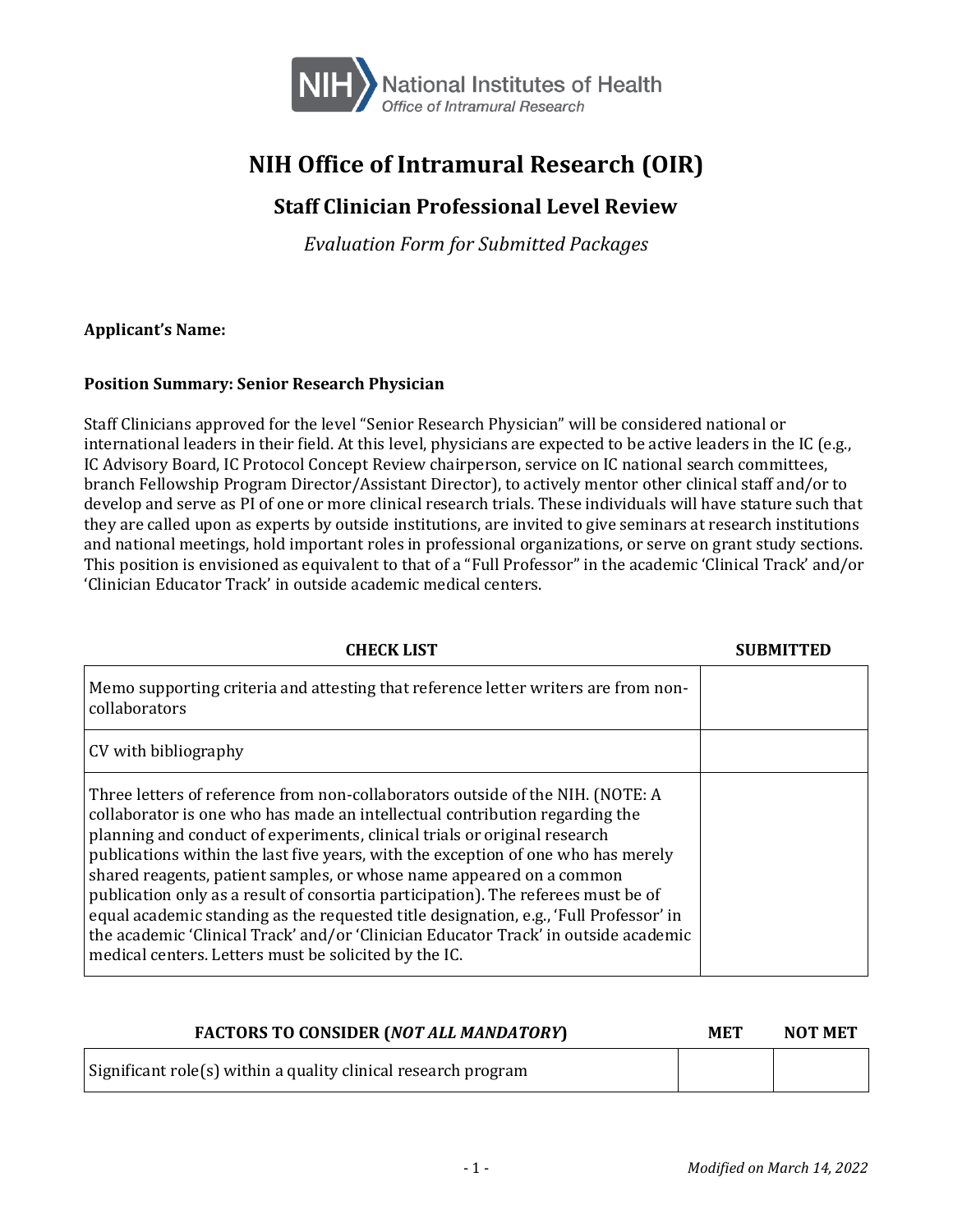| Delivery of quality patient care with attention to patient safety over an<br>extended period of time to protocol participants as an Attending Physician or<br>through a consult or diagnostic service                                                                                                                                                                                                                                                                                                                                                                                                                                                                                                                                     |  |
|-------------------------------------------------------------------------------------------------------------------------------------------------------------------------------------------------------------------------------------------------------------------------------------------------------------------------------------------------------------------------------------------------------------------------------------------------------------------------------------------------------------------------------------------------------------------------------------------------------------------------------------------------------------------------------------------------------------------------------------------|--|
| Serving as a resource on the conduct of human subject research trials, including<br>service on an Institutional Review Board (IRB), Data and Safety Monitoring<br>Board (DSMB), or service as a voting member of search committees                                                                                                                                                                                                                                                                                                                                                                                                                                                                                                        |  |
| Major role(s) in the development and execution of multiple high quality clinical<br>research protocols                                                                                                                                                                                                                                                                                                                                                                                                                                                                                                                                                                                                                                    |  |
| Leadership role(s) in the IC or NIH (e.g., IC Protocol Concept Reviewer, service<br>on IC national search committees or other taskforces/committees                                                                                                                                                                                                                                                                                                                                                                                                                                                                                                                                                                                       |  |
| Significant role(s) in the professional community activities such as national<br>meetings, professional organizations, and extramural collaborations                                                                                                                                                                                                                                                                                                                                                                                                                                                                                                                                                                                      |  |
| Major role(s) in the training and mentoring of clinical staff                                                                                                                                                                                                                                                                                                                                                                                                                                                                                                                                                                                                                                                                             |  |
| Receipt of NIH or IC award(s)                                                                                                                                                                                                                                                                                                                                                                                                                                                                                                                                                                                                                                                                                                             |  |
| Develop and serve as PI of one or more clinical research trials                                                                                                                                                                                                                                                                                                                                                                                                                                                                                                                                                                                                                                                                           |  |
| Scholarly achievements in scientific publication                                                                                                                                                                                                                                                                                                                                                                                                                                                                                                                                                                                                                                                                                          |  |
| Additional exceptional factors that are added by and reflect the special<br>character of the IC with the approval of the DDICR                                                                                                                                                                                                                                                                                                                                                                                                                                                                                                                                                                                                            |  |
| Have received an "Outstanding" rating on the two most recent Quadrennial<br>Reviews or BSC Reviews; (For Staff Clinicians who have had only one BSC or<br>Quadrennial Review, an "Outstanding" rating on the most recent BSC or<br>Quadrennial Review and outstanding or exceptional national or international<br>recognition for additional services [i.e. National, international, or life-time<br>achievement award for quality patient care, clinical research, education<br>curriculum development or mentoring, or committee service from a recognized<br>association or organization] or provision of crucial and exceptional service to the<br>IC on which the function of the IC IRP is critically dependent may be considered.) |  |
| Be seen as a national or international expert in their field, held in high regard<br>by peers, as evidenced by such factors as being consulted by others inside and<br>outside of NIH, invitations to speak at important professional meetings, receipt<br>of national/international awards, or leadership role(s) outside of NIH in the<br>extramural community, or high-quality clinical research publications.<br>Appointment as a Senior Research Physician does not require major<br>independent research accomplishments, but in such instances, outstanding<br>clinical skills and recognition for these are expected.                                                                                                             |  |